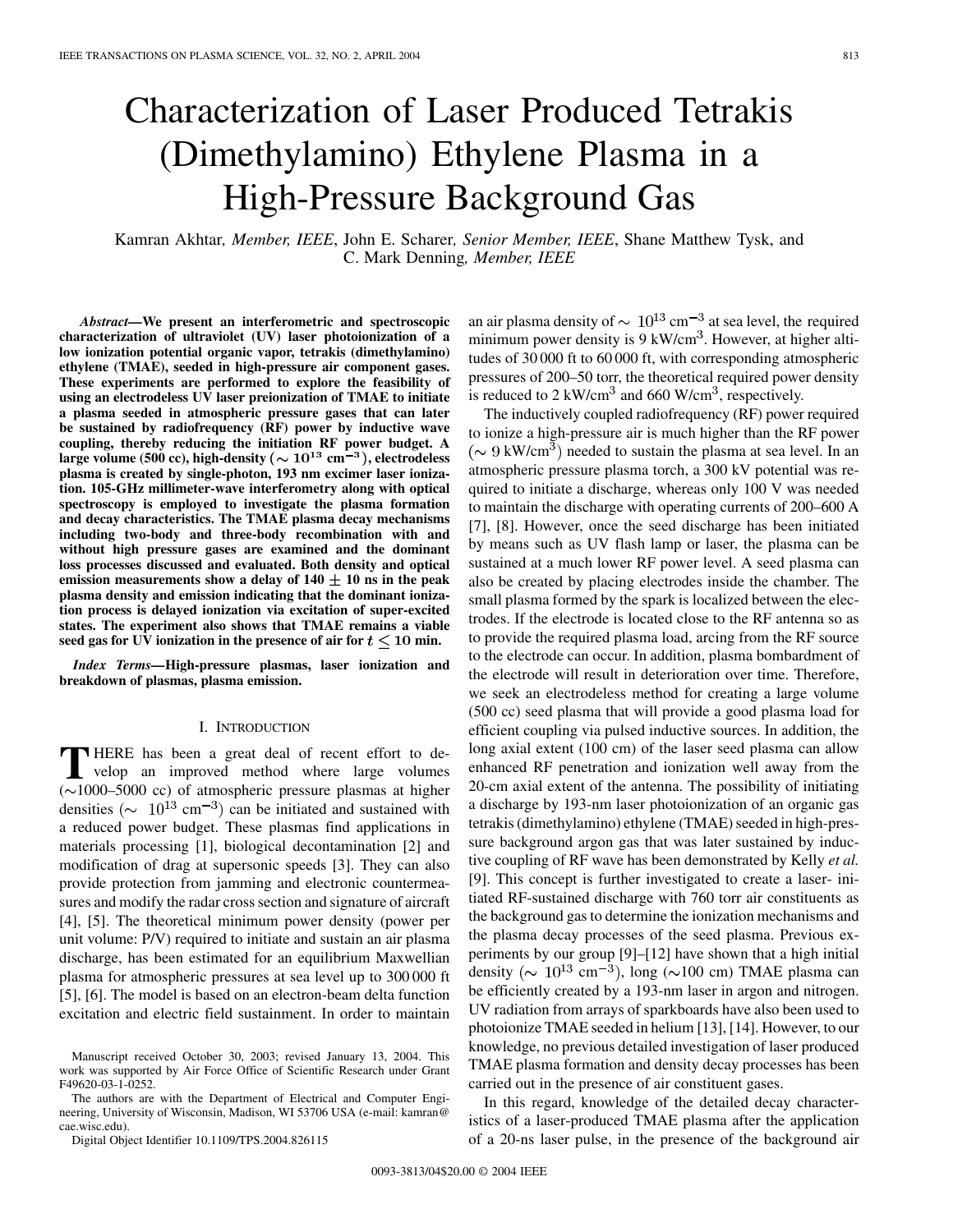constituent gases, is essential to determine the efficiency of subsequent inductive RF wave power coupling to sustain the discharge. The presence of air components such as oxygen at room temperature has a substantial impact on the plasma formation and plasma decay process through the electron attachment process [[21\]](#page-9-0). In order to achieve efficient RF sustainment of a laser-preionized TMAE seed plasma, the following scientific issues have to be resolved: 1) The effect of the background gas on the formation and decay characteristics of the TMAE plasma; 2) the role of delayed ionization; 3) whether the lifetime of the laser-produced TMAE plasma is long enough such that RF power can be coupled efficiently through inductive wave coupling at lower power levels to sustain the plasma; and 4) the time scale for modification of TMAE vapor due to its chemical interaction with oxygen, which could reduce its viability as a readily UV ionized seed gas in air. In addition, the presence of background gas makes the plasma very collisional and, therefore, a plasma diagnostic that measures plasma collisionality and recombination losses is also required. Since our previous fast (10 ns) Langmuir probe (LP) measurements [[10\]](#page-8-0) could only be carried out 100 ns after the application of the laser pulse when the plasma is in a quiescent decay state, many physical processes, such as delayed ionization, present during the formation and early stages of the decay of the TMAE plasma could not be examined. Millimeter-wave (mm-wave) interferometry [\[15](#page-8-0)] along with the fast emission spectroscopy is used to obtain the full temporal characteristics of the TMAE plasma.

The goal of this research is to demonstrate the feasibility of laser preionization of TMAE plasma seeded in atmospheric air that could be efficiently sustained by reduced RF power. In order to accomplish this, we have examined nitrogen, oxygen and air as well as argon and helium background gases in an experiment that incorporates a large size plasma chamber (5000 cc) and adequate vacuum conditions  $(10^{-6}$  torr base pressure). The temporal development of the plasma during and after the application of the 20 ns laser pulse, along with the axial average density  $\langle n_e(t,z) \rangle_d$  profile (d is the plasma diameter), is presented. The experimental system and diagnostics are presented in Section II, experimental results are discussed in Section III, and a summary is presented in Section IV.

### II. EXPERIMENT

#### *A. Laser Plasma System*

The general schematic of the laser-initiated and RF-sustained plasma experiment is shown in Fig. 1. In this paper we present only the laser ionization of TMAE seeded in high-pressure background gas. In these experiments the RF coil has not been energized but will be in future experiments. A uniform intensity ultraviolet (UV) beam of 193 nm wavelength is produced using an excimer laser (Lumonics Pulsemaster PM-842) that runs in the ArF (6.4 eV per photon) mode. The half-width of the laser pulse is 20  $(\pm 2)$  ns with a 2-ns rise/fall time and a maximum laser energy of 300 mJ. The laser output cross section of  $2.8 \times 1.2$  cm<sup>2</sup> is increased to  $2.8 \times 2.8$  cm<sup>2</sup> using a lens system of fused silica cylindrical plano-convex and plano-concave lenses in order to increase the plasma filling fraction of the vacuum chamber. The laser beam enters a 5-cm-diameter by



Fig. 1. Schematic of the experimental arrangement of the laser-initiated and RF sustained plasma. The lens system is used to modify the laser foot print cross section to  $2.8 \times 2.8$  cm<sup>2</sup>. The RF coil has not been energized in this experiment but will be utilized in future experiments.

150-cm-long Pyrex plasma chamber through a 2.8-cm-diameter Suprasil quartz window (98% transparency at 193 nm) at one end. Laser energy passing through the UV window is measured using an energy meter SCIENTECH (Astral AD30). In order to account for the laser attenuation by the UV window, the UV window is placed in front of the energy meter. A laser fluence of 6 mJ/cm<sup>2</sup> is maintained. Gas mass flow controllers along with a swirl gas injection system are also located at this end as shown in Fig. 1. The plasma chamber is pumped down to a base pressure of  $10^{-6}$  torr using a turbomolecular pump. In the evacuated chamber, the TMAE seed gas pressure is raised to optimum values of 4–50 mtorr and then the air or noble gas pressure is raised slowly over a minute to 760 torr.

TMAE  $(C_{10}H_{24}N_4)$ , a large molecule (molecular weight =  $200.3$ ), is chosen for two reasons. First, the vertical ionization potential of TMAE is 6.1 eV [[16\]](#page-8-0), much lower than that of the background gases. Secondly, the TMAE molecule has a large photoionization cross section for ultraviolet radiation and, therefore, a large volume plasma can be easily created. The continuous UV beamline photoionization quantum efficiency of TMAE at 193 nm is 30% [\[17](#page-8-0)]. In addition, TMAE is also a strong electron donor. Bright chemiluminescence associated with the reaction of TMAE and air in the gas phase is very long lived and is observable even after 30 min under some conditions [[18\]](#page-8-0). We have also found that the room temperature vapor arising from the liquid form of TMAE is compatible with air over long times and that it is quite viable for efficient laser ionization in air for 10 min after introduction. Thus TMAE can be considered as a seed gas in air that can be efficiently ionized by a UV laser or a less expensive flashtube.

#### *B. Millimeter-Wave Interferometry*

A 105-GHz (QBY-1A10UW, Quinstar Technology) quadrature-phase, mm-wave interferometer is used to characterize the temporal development of plasma during and following the application of the 20-ns laser pulse. The interferometer works in the Mach–Zehnder configuration, in which the plasma is in one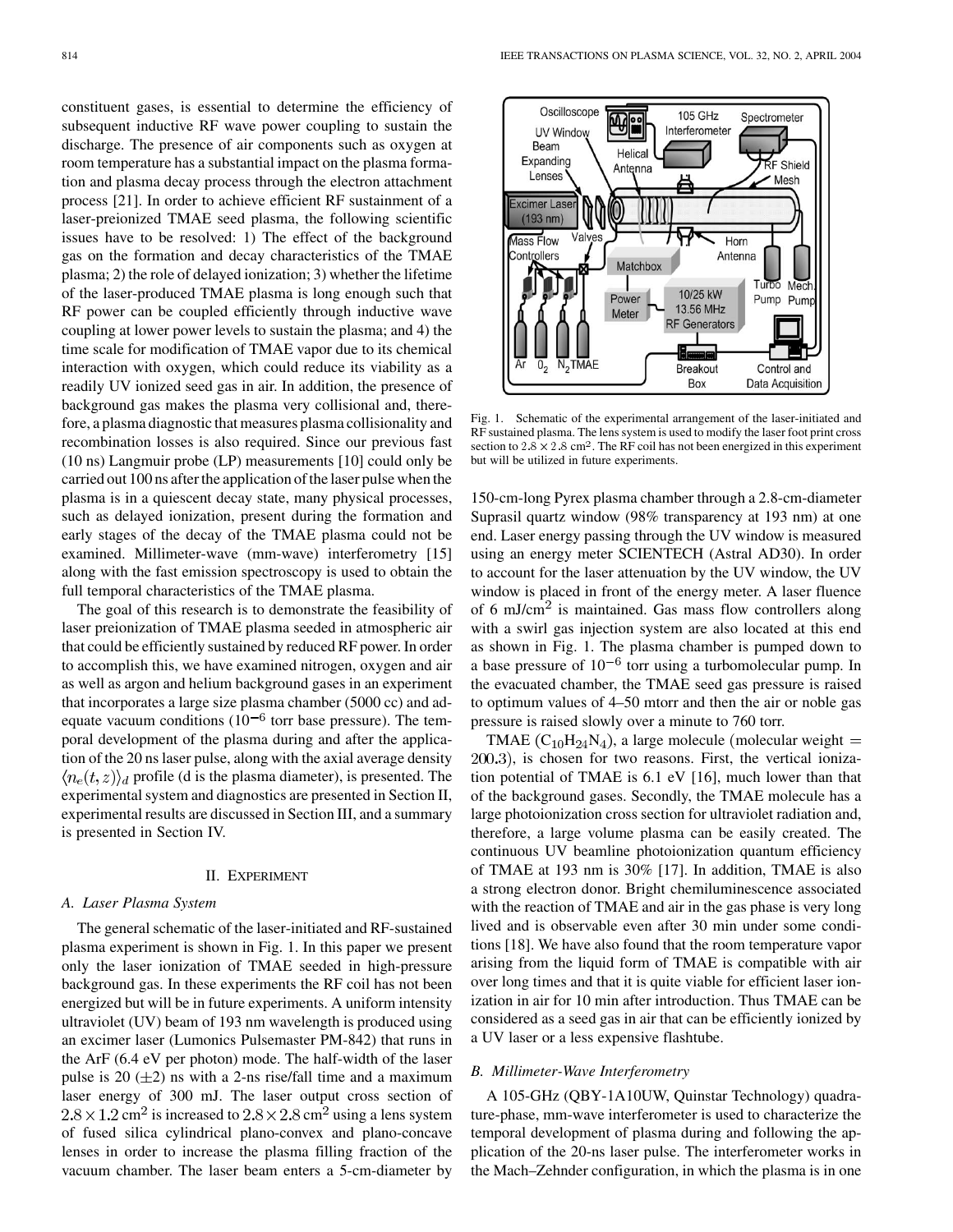arm of the two-beam interferometer. In low pressure discharges where the wave frequency  $(\omega)$  is much greater than the plasma frequency  $(\omega_p)$  and the collision frequency  $(\nu)$ , a linear relationship exists between the plasma density and the phase shift [\[19](#page-9-0)]. In this case, the wave suffers little or no attenuation as it travels through the plasma. However, at high gas pressures, where the collision frequency is comparable to both plasma and wave frequencies ( $\nu \geq \omega \sim \omega_p$ ), the wave propagating through the plasma arm undergoes phase change as well as strong attenuation. The wave attenuation is caused by the presence of high density as well as high collisionality. In this case the measured plasma density has a complex dependence on wave phase as well as amplitude changes. In order to calculate the refractive and dissipative properties, we consider an electromagnetic wave propagating in an infinite, uniform, collisional plasma. In this model, described in detail in [[15\]](#page-8-0), electron motion is induced by the electromagnetic wave and the ions are assumed to form a stationary background. Even though the laser ionization rate is very large, the assumptions for the model remain valid since time scale for change in plasma characteristics ( $\tau \approx 10 - 100$  ns) will be much larger than the wave propagation time through the plasma and the fast response of the detector diode and the oscilloscope ( $\tau \approx 2$  ns). Moreover, most of the density variation and recombination analyses were carried out during the plasma decay in the absence of an ionizing source. The complex dielectric constant yields a plane wave phase  $(\beta_p)$  and attenuation  $(\alpha_p)$  coefficients in the plasma as,

$$
\beta_p = \frac{\omega}{c} \left\{ \frac{1}{2} \left( 1 - \frac{\omega_p^2}{\omega^2 + \nu^2} \right) + \frac{1}{2} \left[ \left( 1 - \frac{\omega_p^2}{\omega^2 + \nu^2} \right)^2 + \left( \frac{\omega_p^2}{\omega^2 + \nu^2} \frac{\nu^2}{\omega} \right)^2 \right]^{\frac{1}{2}} \right\}^{\frac{1}{2}} \quad (1)
$$
  

$$
\alpha_p = \frac{\omega}{c} \left\{ -\frac{1}{2} \left( 1 - \frac{\omega_p^2}{\omega^2 + \nu^2} \right) + \frac{1}{2} \left[ \left( 1 - \frac{\omega_p^2}{\omega^2 + \nu^2} \right)^2 + \left( \frac{\omega_p^2}{\omega^2 + \nu^2} \frac{\nu}{\omega} \right)^2 \right]^{\frac{1}{2}} \right\}^{\frac{1}{2}} \quad (2)
$$

Assuming a plasma slab of uniform density profile, the total change in phase and amplitude for interferometric signal are given as

$$
\Delta \varphi = \int_{0}^{d} (\beta_0 - \beta_p) dr; \quad \Delta A = \int_{0}^{d} (\alpha_0 - \alpha_p) dr \qquad (3)
$$

where  $\beta_0$  and  $\alpha_0$  are the free space phase and attenuation coefficients. Simultaneous solutions of the plasma density  $n_e$  and collision frequency  $\nu$  are obtained from the experimentally measured  $\Delta\varphi$  and  $\Delta A$  values. This density measurement technique has also been verified by our group by comparison with Langmuir probe measurements in a high-density, collisional helicon plasma [[20\]](#page-9-0).



The interferometer works by using an I-Q (In-phase and Quadrature phase) mixer to obtain the phase and amplitude change of the 105-GHz mm-wave signal that passes through the plasma. A fast digital storage oscilloscope with advanced triggering capabilities (LeCroy 9354 series, 2 GSa/s) and GPIB inteRFace is used to transfer detector diode signals to the computer. The entire interferometer assembly is enclosed in a conducting box with slots for waveguides. We placed the mm wave antenna in both far and near field location and checked that the effect of mm wave diffraction due to plasma transverse  $(d = 2.8 \text{ cm})$  dimension was insignificant. In order to minimize the noise level in the interferometer signal, semi-rigid co-axial cables with very efficient shielding ( $\geq$  90 dB, Times Microwave Systems) have been used. An axial density scan is obtained by varying the position of the interferometer along the  $z$  axis. The interferometer trace in Fig. 2 is shown as a function of time as the 35 mtorr TMAE plasma formed by the application of 20 ns laser pulse decays. Since the laser intensity is uniform  $(\Delta I/I \leq 10\%)$  over the 2.8 cm diameter and recombination processes are found to dominate diffusion processes [[10\]](#page-8-0), a uniform radial plasma density profile is assumed. A numerical program written in MATLAB solves simultaneously for both phase and attenuation data to obtain the average plasma density as well as the effective collision frequency.

The temporal plasma loss rate is obtained by taking the time derivative of density. Plasma lifetime after the application of the laser pulse is critical for an efficient transition to RF inductive wave coupling to sustain the plasma. The nature of the dominant loss mechanisms can be obtained from the temporal plot of plasma density where each point on the interferometer trace corresponds to the instantaneous line-average plasma density. By examining pure TMAE decay and then evaluating the decay in the presence of high-pressure individual air components and noble gases and as an ensemble, the key mechanisms affecting plasma lifetime can be isolated and determined.

## *C. Spectroscopy*

Optical emission spectroscopy is also used to characterize the temporal evolution of TMAE plasma in the presence of background gases. Plasma emission passes through a high-quality

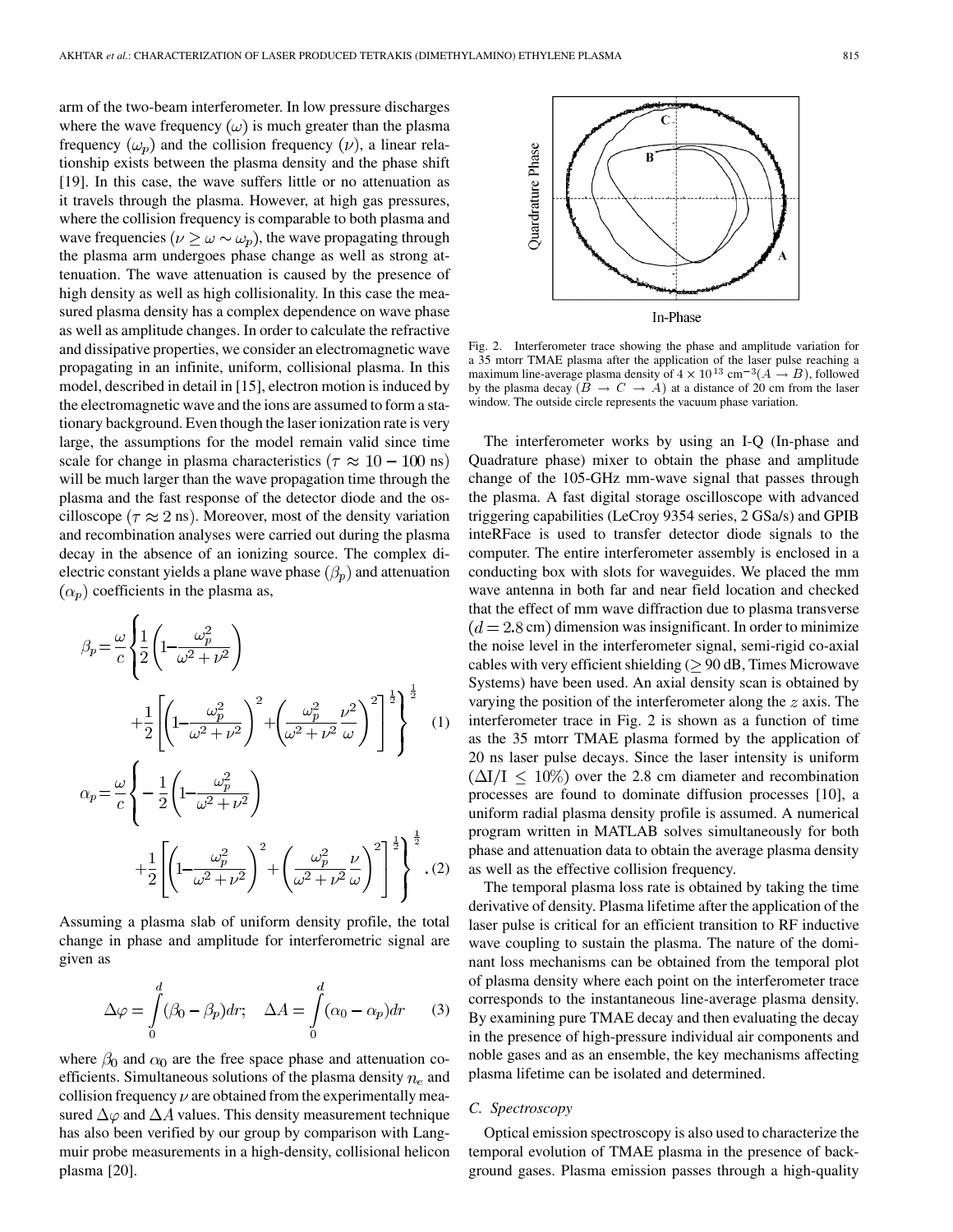

Fig. 3. Temporal plot of plasma density at 35 mtorr TMAE corresponding to interferometer trace shown Fig. 2.

UV (200–800 nm) fiber-optic bundle into a monochromator, and is then detected by a photomultiplier tube (PMT). A UV cutoff filter  $(<$ 300 nm) is used in front of the fiber-optic bundle to eliminate the scattered 193 nm high-power source laser pulse that can saturate the PMT. It utilizes a 500 mm focal length monochromator (Acton Research SpectraPro-500i: Model SP-558) with a 1200 g/mm grating and a high resolution of 0.05 nm at 435.8 nm and 10- $\mu$ m slit.

A control program written in LabView is used to obtain the time resolved emission wave spectrum. The program controls the triggering of the laser source, the optical system and the fast digital oscilloscope for data acquisition. The flexibility of operation, in controlling the various measurement parameters such as integration window referenced to laser pulse and averaging over 200 laser pulses, allows a precise measurement of wave spectrum. The life-time of super-excited TMAE states with and without the background gas can be measured accurately by the temporal evolution of TMAE plasma emission lines.

#### III. RESULTS AND DISCUSSION

## *A. Plasma Density*

A large volume ( $\sim$ 500 cc), high density ( $n_e \geq 10^{13}/\text{cm}^3$ ) TMAE plasma is created by 193 nm laser in a plasma chamber. The plasma chamber is evacuated to a base pressure of  $10^{-6}$  torr using a turbo-molecular pump. The TMAE pressure is raised to the desired value (4–50 mtorr) in this evacuated chamber by opening a TMAE liquid filled bottle at room temperature, while continuing to pump with the turbo-molecular pump and a dry backup pump at a slow rate. In order to maintain the TMAE vapor pressure above 30 mtorr in the chamber while continuing to pump at slow rate, hot air is blown on to the metal TMAE bottle. Experimentally determined temporal phase and amplitude change data are used simultaneously to solve for the temporal variation in plasma density and collision frequency.

The interferometer trace showing the phase and amplitude variation for a 35 mtorr seed TMAE plasma is presented in Fig. 2 and the temporal plot of the plasma density corresponding to the interferometer trace is shown in Fig. 3. The outside circle represents the phase variation for the vacuum conditions. The onset of plasma follows the path  $A \rightarrow B$ . The plasma formed by the application of the 20 ns laser pulse reaches the peak line-average plasma density value of  $4 \times 10^{13}$  cm<sup>-3</sup> at  $z = 20$  cm



Fig. 4. TMAE plasma density versus time plot for at different TMAE vapor pressures.



Fig. 5. TMAE plasma density versus TMAE vapor pressure at axial distances measured from the laser window for a fluence of  $6 \text{ mJ/cm}^2$ .

from the Suprasil window. The TMAE plasma decays temporally along the path  $B \to C \to A$ . In Fig. 4, the temporal plot of the TMAE plasma density for 4, 16, and 50 mtorr TMAE vapor pressures is shown. The temporal density plot starts at  $t = 0$ and is referenced to the end of the 20-ns laser pulse. It should be noted that the peak plasma density occurs fairly late in time  $(t =$  $140 \pm 10$  ns) after the application of laser pulse. Optical emission data also shows the presence of small (two-orders-of-magnitude lower) direct ionization process during the laser pulse. However, the initial low density plasma ( $\rm < 10^{11} \text{ cm}^{-3}$ ) produced by direct ionization can not be accurately measured by the 105-GHz interferometer. It is also observed that the plasma density increases with vapor pressure, while the plasma density decay is more rapid at higher vapor pressures. Note that during the early times for about 100 ns after the formation of plasma  $(t = 240 \text{ ns})$ , the density decay depends on the initial density and the two-body process involving electron-ion recombination plays the dominant role. Following the initial decay, the plasma density approaches comparable values for  $t \geq 240$  ns. For times  $> 240$  ns, the density decay curves are similar for both 16 and 50 mtorr cases. In contrast, the density decay curve for 4 mtorr shows a slower decay rate for this time interval.

The plasma density for these different TMAE vapor pressures for 20–80 cm axial positions from the laser window is shown in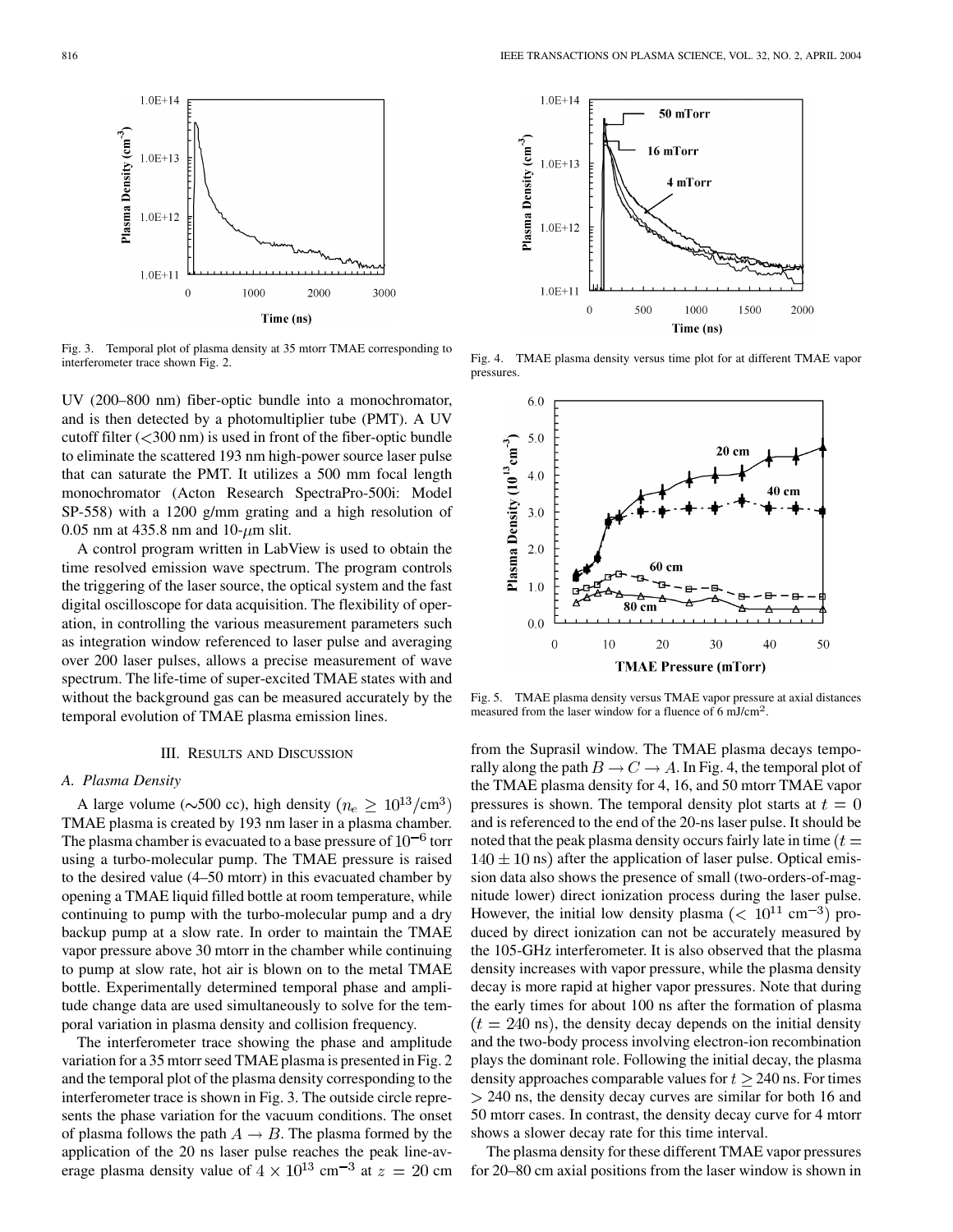

Fig. 6. Axial density plot for various TMAE vapor pressures for a laser fluence of 6 mJ/cm<sup>2</sup>.

Fig. 5. The corresponding axial density decay plot is shown in Fig. 6. The laser flux for these measurements is held constant at 6 mJ/cm<sup>2</sup>. The size of the vertical bar shown in Fig. 5 for axial distance  $z = 20$  cm from the laser window represents the percent variation (5%) over 10 shots. It is also shown in the plot that after an initial increase in the peak TMAE plasma density with increasing vapor pressure, the increase in peak plasma density with pressure is small above 40 mtorr. At 20 cm from the Suprasil window, there is a two-fold increase in the line-average peak density from  $1.4 \times 10^{13}$  cm<sup>-3</sup> at 4 mtorr to  $2.8 \times 10^{13}$  cm<sup>-3</sup> at 10 mtorr, and from  $4.5 \times 10^{13}$  cm<sup>-3</sup> at 40 mtorr it increases slightly to  $4.7 \times 10^{13}$  cm<sup>-3</sup> at 50 mtorr. The axial plasma density plot in Fig. 6 reveals a sharp axial plasma density decay for higher vapor pressure plasmas. The fractional peak plasma density at an 80 cm axial location with respect to its value at 20 cm is 40%, 30%, 14%, and 8% for the 4, 10, 30 and 50 mtorr cases, respectively. The sharp drop in axial plasma density for higher TMAE vapor pressure can be attributed to the enhanced laser absorption nearer the Suprasil window at higher pressures.

In order to study the effect of background gases on the TMAE plasma formation and decay characteristics in an evacuated chamber, the TMAE pressure is raised to an optimal pressure of 16 mtorr and then the background gas pressure is increased slowly to 760 torr. A temporal plot of the TMAE plasma density in the presence of different background gases is shown in Fig. 7. A laser fluence of  $6 \text{ mJ/cm}^2$  is maintained. The temporal variation of 16 mtorr of pure TMAE plasma density is also shown in the plot for reference. The peak density of pure TMAE plasma is  $3.2 \times 10^{13}$  cm<sup>-3</sup> at  $t = 140$  ns. In the presence of 760 torr of noble gases such as helium and argon, the TMAE peak plasma density is reduced to  $2.9 \times 10^{13}$  cm<sup>-3</sup> and  $2.3 \times 10^{13}$  cm<sup>-3</sup>, respectively. It corresponds to a density reduction of 10% for helium and 30% for an argon background gas. It is also observed that a high density ( $> 10^{12}$  cm<sup>-3</sup>) plasma is maintained in the presence of noble background gases for over  $2 \mu s$ . Since the background gas is at atmospheric pressure with neutral particle densities  $\sim 2.5 \times 10^{19}$  cm<sup>-3</sup>, the effect of three-body recombination involving a neutral as the third particle becomes an important factor. In the experiment with room temperature air constituents as the background



Fig. 7. 16-mtorr TMAE plasma density versus time plot in the presence of background gases at 760 torr.

gas, the effect of electron attachment is evident. The peak TMAE plasma densities obtained in the presence of 760 torr of nitrogen, oxygen and air are  $1.8 \times 10^{13}$  cm<sup>-3</sup>,  $5.8 \times 10^{12}$  cm<sup>-3</sup> and  $9.8 \times 10^{12}$  cm<sup>-3</sup>, respectively. In addition, a TMAE plasma density  $\geq 5 \times 10^{11}$  cm<sup>-3</sup> can be maintained in atmospheric air for  $t \leq 0.3 \mu s$ . This is long enough so that RF power can be coupled to the seed plasmas efficiently [[7\]](#page-8-0). We also observe that the seed TMAE vapor remains viable for large-volume ( $\sim$ 500 cc) and high-density ( $10^{13}$  cm<sup>-3</sup>) laser ionization in air for  $t < 10$  min.

## *B. Plasma Decay*

The pure TMAE plasma decays mainly through two-body electron-ion recombination, three-body recombination with either an electron or a neutral as the third particle and via electron attachment to oxygen. Let us consider the temporal decay of average plasma density  $\langle n_e(t,z) \rangle d$  at a given axial location written as  $n_e$ . In the absence of an ionizing source, the plasma decay can be described by the continuity equation as [[6\]](#page-8-0), [\[9](#page-8-0)], [\[13](#page-8-0)], [[14\]](#page-8-0),

$$
\frac{dn_e}{dt} = -D_a \nabla^2 n_e - \alpha_r n_e^2 - \beta_r n_r n_e^2 - \kappa_a n_e n_g^2. \tag{4}
$$

Here,  $D_a$  is the ambipolar diffusion term [[21\]](#page-9-0),  $\alpha_r$ (cm<sup>3</sup>/s) is the two-body (electron-ion) recombination coefficient. Here  $\beta_r$  (cm<sup>6</sup>/s) is the three-body (electron-ion) recombination coefficient and  $n_r$  is the particle density of the third species. This three-body recombination process can involve either a neutral atom  $(\beta_g; n_g)$  or an electron  $(\beta_e; n_e)$ .  $n_g$  is the neutral particle density of the background gas and  $\kappa_a$  (cm<sup>6</sup>/s) is the three-body electron attachment rate coefficient for the process  $e + O_2$  +  $M \rightarrow O_2^- + M(M = O_2, N_2)$ . The diffusive loss in a pure TMAE plasma after the application of the 20 ns laser pulse is small on a microsecond time scale in agreement with prior measurements by our group [[10\]](#page-8-0).

Two-body recombination plays a larger role in density decay for low pressure discharges whereas the contribution of three-body recombination process becomes important only either at higher density or at higher gas pressures. The rate coefficient for the three-body recombination process where the third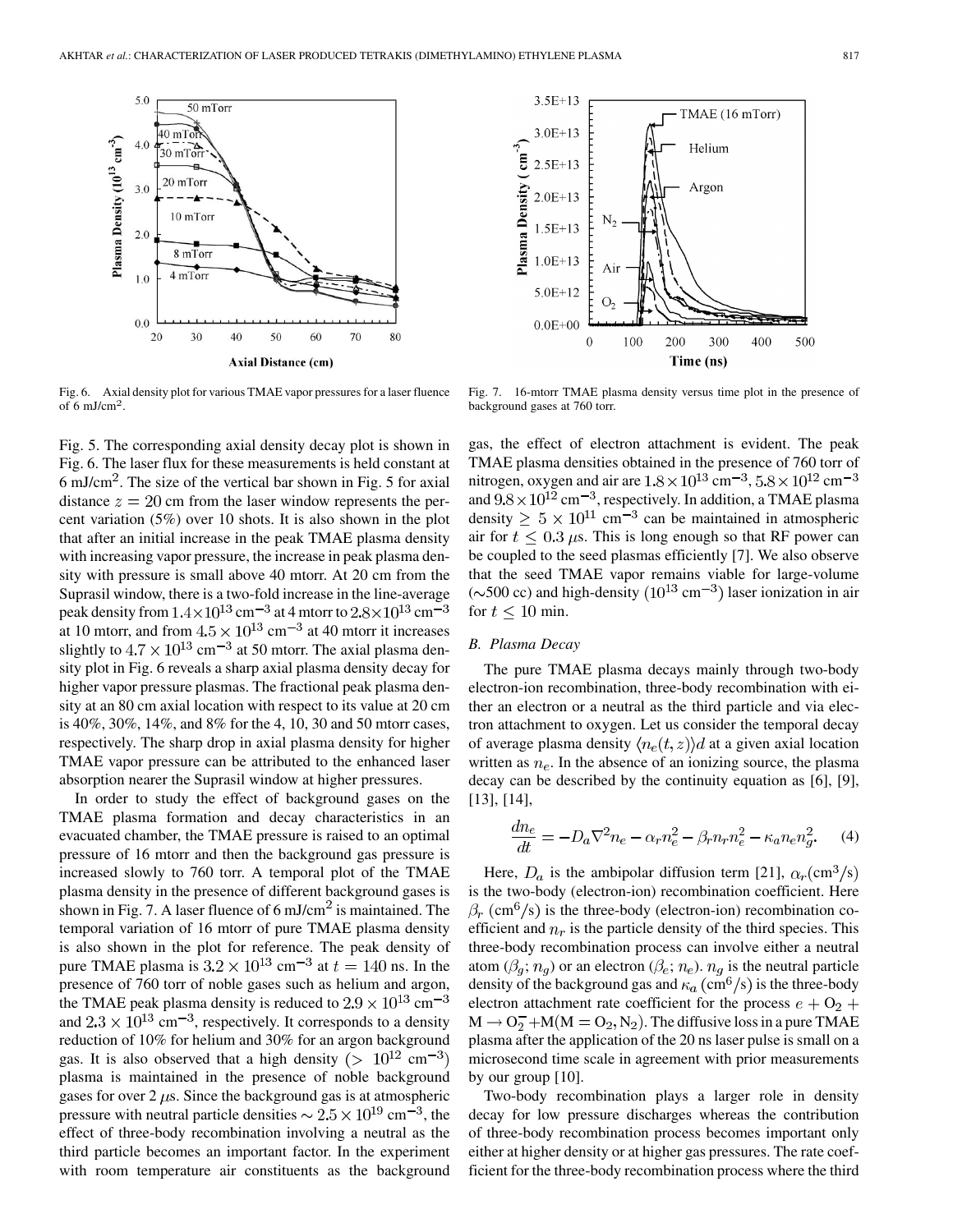

Fig. 8. Temporal plot of recombination coefficients for TMAE plasma.

body is an electron, i.e.,  $A^* + e + e \rightarrow A^*$  where  $A^*$  is an excited neutral, is given by  $\beta_e \approx 1.64 \times 10^{-9} \{ \text{T(K)} \}^{-9/2} \text{ cm}^6/\text{s}$ [[22\]](#page-9-0). For electron densities of  $n_e \sim 10^{13} \text{cm}^{-3}$  at room temperature, the loss factor  $\beta_e n_e$  is  $1.2 \times 10^{-7}$  cm<sup>3</sup>/s. The neutral-stabilized, electron-ion collisional recombination rate for the process,  $A^+ + e + B \rightarrow A^* + B$ , where B is a neutral atom is given as [[23\]](#page-9-0), [[24\]](#page-9-0)

$$
\beta_g \approx 6 \times 10^{-27} \left(\frac{300}{T(K)}\right)^{1.5}
$$
 (cm<sup>6</sup>/s). (5)

For a pure TMAE plasma at a maximum pressure of 50 mtorr at 300 K,  $(n_q \approx 1.6 \times 10^{15} \text{ cm}^{-3})$ , the loss factor,  $\beta_q n_q =$  $9.6 \times 10^{-12}$  cm<sup>3</sup>/s, can be neglected. However, at 760 torr where the neutral particle density,  $n_q = 2.45 \times 10^{19}$  cm<sup>-3</sup>, the loss factor  $\beta_q n_q = 1.5 \times 10^{-7}$  cm<sup>3</sup>/s becomes important.

*1) TMAE Plasma:* Since the TMAE molecule is a strong electron donor [\[16](#page-8-0)], [\[17](#page-8-0)], the electron attachment process in a pure TMAE plasma is very small and is neglected. As mentioned earlier for TMAE partial pressures of 4–50 mtorr, the contributions of three-body recombination loss processes  $A^+$  +  $e + e \rightarrow A^* + e$  and  $A^+ + e + B \rightarrow A^* + B$  are an order of magnitude smaller and are neglected in this analysis. Therefore, for a temporally decaying TMAE plasma, the continuity equation (4) takes the form

$$
\frac{dn_e}{dt} = -\alpha_r n_e^2. \tag{6}
$$

The recombination coefficient for a TMAE plasma can be measured from the temporal plot of plasma density. Numerical solution of (6) is obtained by determining the electron densities  $n_{e1}$  and  $n_{e2}$  at two closely-spaced measurement times  $t_1$  and  $t_2$ , respectively. It is given as

$$
\alpha_r = \frac{\left(\frac{1}{n_{e2}} - \frac{1}{n_{e1}}\right)}{(t_2 - t_1)}.
$$
\n(7)

Using the data from the temporal density plot in Fig. 4, a temporal plot of  $\alpha_r$  after the application of laser pulse is shown in Fig. 8. As shown in the plot, the recombination coefficient increases with time. For a 10 mtorr TMAE plasma,  $\alpha_r$  increases from  $4.4 \times 10^{-7}$  cm<sup>3</sup>/s at 140 ns to  $4.5 \times 10^{-6}$  cm<sup>3</sup>/s at 1500 ns. It also shows a more rapid initial increase in  $\alpha_r$  for higher TMAE vapor pressures. These TMAE plasma density decay results obtained from interferometric measurement are in agreement with the previous late in time Langmuir probe measurements by our group [[10\]](#page-8-0).

This increase in  $\alpha_r$  with time can be explained in terms of a delayed ionization process [[10\]](#page-8-0), [[25\]](#page-9-0), [[26\]](#page-9-0). Single photon ionization of large molecules does not necessarily result in prompt ionization, even though the photon energy is above the vertical ionization potential of the molecule [[25\]](#page-9-0). The incident photons absorbed by TMAE molecules produce super-excited TMAE neutrals. The super-excited TMAE<sup>\*\*</sup> molecules store energy in the vibrational states and it is the slow, diffusive-like transfer of this energy to the departing electrons that determines the ionization rate [[26\]](#page-9-0) as has been observed for larger molecules such as  $C_{60}$  and metal clusters [[30\]](#page-9-0)–[\[34](#page-9-0)]. This process is known as delayed ionization and plays an important role in the TMAE plasma formation and subsequent decay process. These superexcited neutrals decay by either electron emission (delayed ionization) or dissociate through the processes

$$
AB + h\nu \to AB^{**} \to \begin{cases} AB^+ + e & (\text{delayed ionization})\\ A + B & (\text{dissociation}) \end{cases}
$$

The process of delayed ionization can be incorporated in the temporal TMAE plasma density decay as [\[10\]](#page-8-0),

$$
\frac{dn_e}{dt} = -\alpha' n_e^2 + D(t) \tag{8}
$$

where  $D(t)$  is the delayed ionization coefficient. Substituting  $dn_e/dt = -\alpha_r n_e^2$  from (6), we obtain  $D(t) = (\alpha' - \alpha_r)n_e^2$ . It implies that  $\alpha' - \alpha_r$  is the change in recombination due to the delayed ionization process.

*2) Background Gas:*

*a) Noble gases:* In the presence of noble gases at 760 torr, three-body recombination involving neutrals as the third particle becomes significant. Neglecting electron attachment, (4) can be expressed as,

$$
\frac{\partial n_e}{\partial t} = -\alpha_r n_e^2 - \beta_g n_g n_e^2 = -(\alpha_r + \beta_g n_g) n_e^2. \tag{9}
$$

Here  $\alpha_r$  represents the recombination losses for pure TMAE plasma described in (4) and  $\beta_q$  is the loss due to three-body recombination where the third body is a neutral atom. In order to determine  $\beta_q$  for TMAE in the presence of helium and argon, a numerical derivative of the TMAE plasma density temporal plot shown in Fig. 7 is obtained. Using the recombination coefficient,  $\alpha_r$ , already obtained for pure TMAE (Fig. 8) along with the neutral particle gas density,  $n_q$ , (9) is numerically solved in time to determine  $\beta_q$ . A plot of the three-body recombination rate  $\beta_q$ , is presented in Fig. 9. Since the three-body recombination process depends only on the neutral gas density, maintained at 760 torr during the experiment, we observe a very small temporal variation in  $\beta_q$ . The small variation ( $\approx$ 5%) is within statistical error. In this experiment, the three-body recombination rate coefficients for TMAE in the presence of helium and argon are determined to be  $\beta_g(\text{He}) = (4.35 \pm 0.7) \times 10^{-26} \text{ cm}^6/\text{s}$  and  $\beta_g(\text{Ar}) = (9.5 \pm 0.8) \times 10^{-26} \text{ cm}^6/\text{s}$ , respectively. The values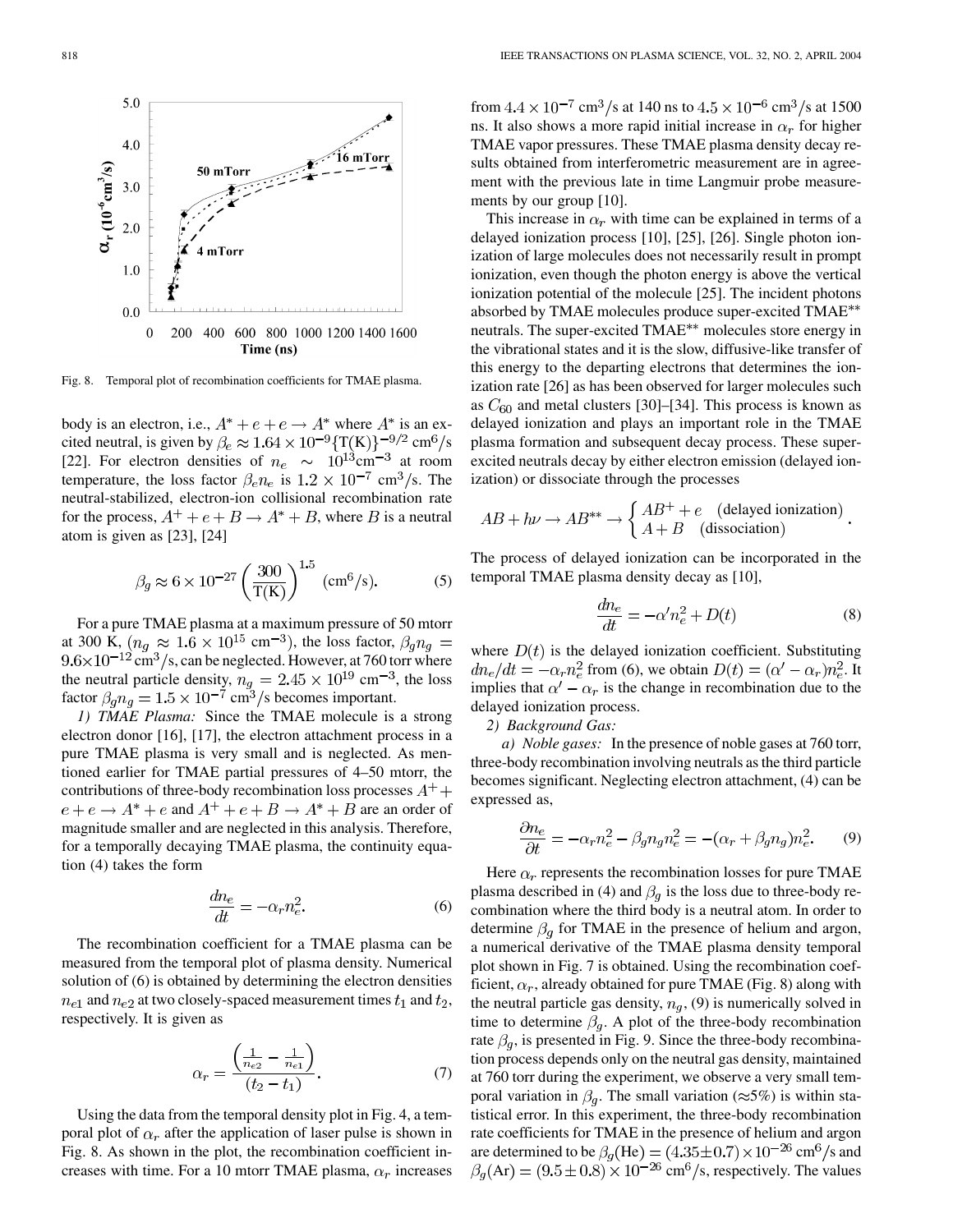

Fig. 9. Three-body recombination rate coefficients for TMAE plasma in the presence of helium and argon at 760 torr.

we obtain are comparable to published collisional three-body recombination rates for singly ionized plasma [[27\]](#page-9-0).

*b) Air constituent gases:* In atmospheric pressure air at room temperature, the dominant density loss mechanism in a TMAE plasma will be electron attachment to oxygen through the three-body process,  $e + O_2 + M \rightarrow O_2^- + M(M = O_2, N_2)$ . Negative oxygen ions are removed by ionic recombination and this results in a significant reduction in the plasma density and life-time. The density decay (4) for this case is written as

$$
\frac{dn_e}{dt} = -\alpha_r n_e^2 - \beta_g n_g n_e^2 - \kappa_a n_e n_g^2. \tag{10}
$$

Here  $\beta_q$  is the three-body recombination rate coefficient with either oxygen or nitrogen as the third species and  $\kappa_a$  is the electron attachment rate coefficient for oxygen and nitrogen. Based on the classical diffusion model that includes the elastic scattering of electrons by diatomic molecules, the three-body rate at room temperature is taken as  $\beta_g = 10^{-26}$  cm<sup>6</sup>/s [[24\]](#page-9-0), [[28\]](#page-9-0). The differences in  $\beta_q$  values for homonuclear diatomic molecules such as oxygen, nitrogen and hydrogen are small due to the absence of permanent dipole moments [[24\]](#page-9-0).

A numerical solution of (10) is obtained for the electron attachment coefficient,  $\kappa_a$ , by using numerical differentiation of the temporal decay of the TMAE plasma density in the presence of air constituents (Fig. 7) along with the known effective two-body recombination coefficient,  $\alpha_r$ , for pure TMAE (Fig. 8). A temporal plot of electron attachment rate coefficient,  $\kappa_a$ , for nitrogen, oxygen and air when they are individually added to TMAE is shown in Fig. 10. The electron attachment rate decreases temporally with the TMAE plasma density. This illustrates that the probability of electron attachment decreases with a decrease in the plasma density. In the presence of nitrogen at  $t = 140$  ns, the peak value of  $\kappa_a(N_2)$ is  $5.6 \times 10^{-32}$  cm<sup>6</sup>/s. As a result, the nitrogen's subsequent contribution to the TMAE plasma loss in air is small. This is expected since nitrogen does not readily form a negative ion. The dominant plasma loss can be attributed to the presence of the oxygen [[23\]](#page-9-0). However, for oxygen, the peak electron attachment rate coefficient  $\kappa_a$ (O<sub>2</sub>) at  $t = 140$  ns, when the



Fig. 10. Electron attachment rate coefficient for TMAE plasma in the presence of nitrogen, oxygen and air at 760 torr.

TMAE density is maximum, is  $3.2 \times 10^{-31}$  cm<sup>6</sup>/s. It is almost an order-of-magnitude higher than nitrogen. In the presence of atmospheric air, the electron attachment rate to oxygen is  $1.1 \times 10^{-31}$  cm<sup>6</sup>/s. These electron attachment rate coefficients, for TMAE plasmas in nitrogen, oxygen and air are lower by almost an order-of-magnitude than the values obtained for the process  $e + O_2 + M \rightarrow O_2^- + M(M = O_2, N_2, H_2O)$  in room temperature air plasmas without TMAE [[22](#page-9-0)]. This indicates that the process of delayed ionization of TMAE that has a much longer lifetime than the direct ionization gradually populates the emissive state and plays an important role in increasing the lifetime of the TMAE plasma for RF sustainment at lower power.

## *C. Plasma Emission Spectroscopy*

The optical emission spectra of 193-nm laser-produced TMAE plasma is obtained using a high resolution monochromator. The entrance and exit slit widths were set at 2000  $\mu$ m to obtain a statistically large number of photon counts per acquisition. A wavelength scan of the emission spectrum from 300–650 nm, with a step size of 4 nm and averaged over 200 laser pulses is obtained. A user-defined program written in Lab View provides the flexibility of arbitrary integration window size, accurate referencing of integration window with respect to the laser pulse, and improved statistics by averaging over a large number of laser pulses. The emission spectrum of 16 mtorr of pure TMAE plasma measured for two time windows: 1) 100 ns  $\langle t \rangle$  t  $\langle 600 \rangle$  ns and 2) 100 ns  $\langle t \rangle$  t  $\langle 1100 \rangle$  ns, referenced to the laser pulse turn-on with the laser flux held constant at 6 mJ/cm<sup>2</sup> is shown in Fig. 11. The spectrum has maxima at 448 and 480 nm. The 480 nm has been reported as a peak emission and corresponds to the first Rydberg state  $TMAE^*$  (R1) with a 20 ns lifetime [\[29](#page-9-0)], [[30\]](#page-9-0).

In order to obtain the temporal evolution of the 480 nm line corresponding to the TMAE\* (R1) state over  $t \leq 800$  ns, slit width of 500 microns along with a narrow integration window of 10 ns is used. Fig. 12 clearly shows that the peak of 480-nm emission occurs fairly late in time ( $\tau = 140 \pm 10$  ns) after the application of 20-ns laser pulse. We also observe small (two-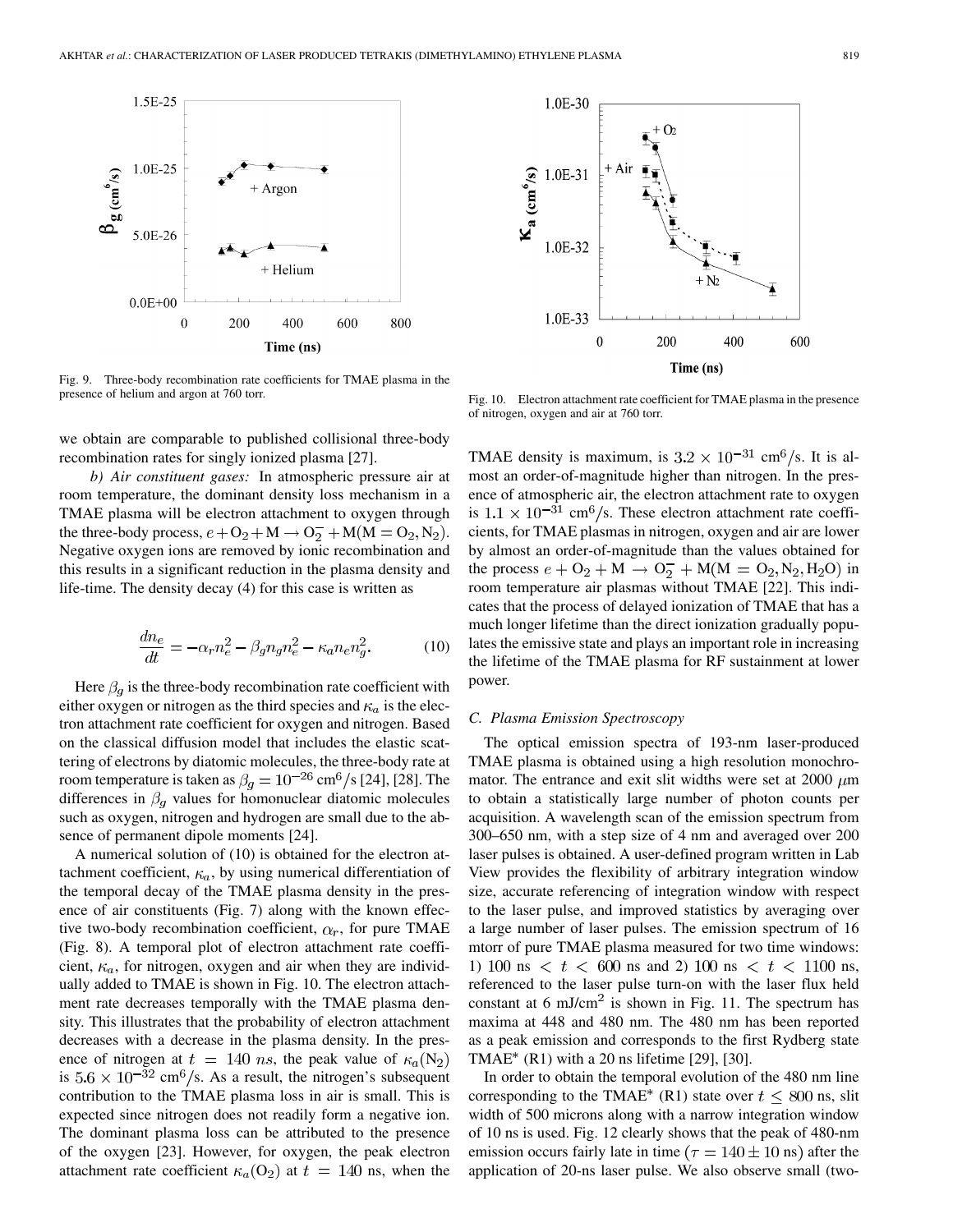

Fig. 11. Emission spectrum of 16 mtorr TMAE plasma measured for two time windows (a) 100 ns  $\lt t \lt 600$  s and (b) 100 ns  $\lt t \lt 1100$  ns.



Fig. 12. Temporal evolution of 480-nm line corresponding to TMAE Rydberg states (R1) showing delayed ionization with super-excited state life-time of 140  $\pm$  10 ns.

orders-of-magnitude lower) 480-nm emission due to the direct ionization process during the laser pulse. In order to reference the plasma temporal emission to the turn-on of the laser pulse, the laser temporal profile was accurately measured by a fast UV photodiode (Hamamatsu S1226-18BQ with less than 10-ns rise time) using a 2-GHz Lecroy sampling oscilloscope. This late emission of the 480-nm peak can be interpreted in terms of the phenomenon of delayed ionization of TMAE.

The absence of direct ionization in TMAE is contrary to the traditional interpretation of the ionization process associated with small molecules. The process of ionization of small molecules is very direct and once the ionization energy is exceeded, free electrons depart on a femtosecond time scale [[31\]](#page-9-0). However, for larger molecules such as  $C_{60}$  and metal oxide clusters, the ionization is no longer prompt and there is a measurable time delay in the appearance of the electrons [[31\]](#page-9-0)–[\[34](#page-9-0)]. Schlag and Levin [\[25](#page-9-0)], [\[26](#page-9-0)] proposed that even though the photons provide the energy necessary to initiate electron removal, the actual departure of electrons and, hence, ionization is delayed.

Most of the photons absorbed by the TMAE molecules do not contribute to the direct ionization process. Even though our



Fig. 13. Effect of atmospheric pressure background gases nitrogen, oxygen and air on the emission spectra of 16 mtorr TMAE plasma measured during the time window 100 ns  $\lt t \lt 1100$  ns.



Fig. 14. Temporal evolution of 480 nm line corresponding to TMAE Rydberg states (R1) for 16 mtorr TMAE plasma in the presence of air constituent gases nitrogen, oxygen and air at 760 torr.

laser photon energy of 6.4 eV is above the TMAE vertical ionization potential (6.1 eV) [[16\]](#page-8-0), the experiment indicates that the additional energy of 0.3 eV above the ionization potential is not sufficient to produce substantial direct ionization of the large TMAE molecule (molecular weight  $= 200.3$ ). Instead, these photons excite the neutrals to a super-excited state. These super-excited TMAE neutrals  $(TMAE^{**})$  store energy in the many degrees of freedom of the molecule and then transfer energy on a slower time scale to the departing free electrons. The delay in the peak 480-nm emission after the application of the laser pulse corresponds to the relaxation time of the super-excited state. From the temporal plot of the 480-nm emission, we obtain the relaxation time (the lifetime) of the super-excited state to be  $\tau \cong 140 \pm 10$  ns. The lifetime of the first Rydberg state of TMAE given by the observed emission spectrum full-width at half-maximum (FWHM) is 30 ns.

The wavelength scan of the emission spectra of 16 mtorr of TMAE in the presence of background gases is shown in Fig. 13. The corresponding temporal evolution of the 480-nm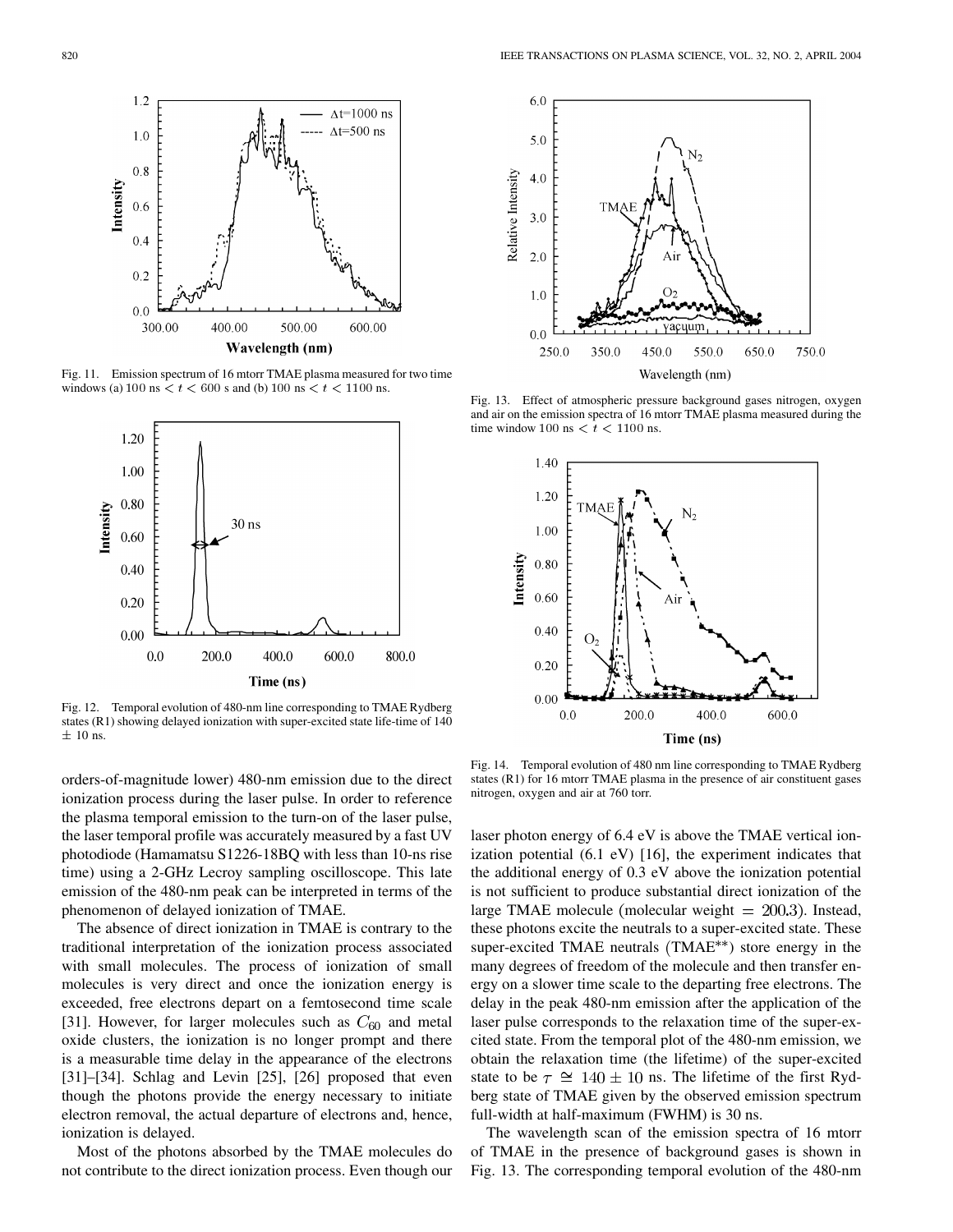<span id="page-8-0"></span>line is shown in Fig. 14. The emission spectrum increases in the presence of nitrogen as compared to the pure TMAE spectrum, whereas the peak emission drops significantly in the presence of oxygen and it is only slightly higher than the noise level. The decrease in plasma emission in the presence of oxygen can be explained in terms of the rapid quenching of TMAE plasma through the process of electron attachment to oxygen as is well known for air plasmas [18]. In addition, energy transfer between excited molecules and radicals followed by electron attachment to oxygen can also play an important role. This result is in agreement with the interferometric measurements of lower density and a shorter lifetime of TMAE plasma in the presence of room temperature oxygen. We observe a decrease in the plasma emission with atmospheric pressure air compared to TMAE alone. However, the plasma emission as well as plasma density measurement ( $n_e \approx 10^{13}$  cm<sup>-3</sup>) indicates that a high density ( $> 5 \times 10^{11}$  cm<sup>-3</sup>) TMAE plasma in air can be maintained for  $t \leq 0.3 \mu s$  such that efficient coupling of RF power can occur [9].

The increase in plasma emission, as shown in Fig. 13, due to the presence of nitrogen is on the higher wavelength side close to the 480-nm Rydberg line. In addition, we observe in Fig. 14 that the peak of the 480-nm line occurs 200 ns after the laser pulse and that the FWHM of the Rydberg emission process increases to 170 ns. Since nitrogen does not react with TMAE and also does not absorb 193-nm photons, the enhancement of the emission intensity implies that the nitrogen molecules enhance the excitation of the TMAE<sup>\*\*</sup> state, where energy is stored, during the application of laser pulse [10]. These highly excited TMAE<sup>\*\*</sup> states gradually decay by electron emission and populate the first Rydberg state through the process TMAE<sup>\*\*</sup>+N<sub>2</sub>  $\rightarrow$ TMAE<sup>\*</sup>(R1)+N<sub>2</sub>. This gradual population of the TMAE<sup>\*</sup>(R1) state and subsequent emission results in a fairly broad temporal profile of 480 nm emission.

## IV. SUMMARY

Experiments were performed to explore the feasibility of using UV laser preionization of an organic vapor TMAE seeded in atmospheric pressure air to initiate a discharge that can later be sustained by radiofrequency power by inductive wave coupling. A large volume  $(\sim 500 \text{ cc})$  and high-density  $({\sim}$  10<sup>13</sup> cm<sup>-3</sup>) electrodeless plasma was created by laser photoionization of TMAE seeded in atmospheric air. The temporal evolution of TMAE plasma after the application of the 20-ns laser pulse was studied using a 105-GHz mm-wave interferometer and plasma emission spectroscopy. The TMAE plasma loss parameters including two- and three-body recombination coefficients and the oxygen-electron attachment rate coefficient were determined for the first time for the future radiofrequency pulsed plasma sustainment experiments on a large test chamber. In addition high density ( $n_e \ge 10^{12}$  cm<sup>-3</sup>) TMAE plasma is maintained for more than 2  $\mu$ s after the application of laser pulse in the presence of noble gases and nitrogen. The experiment showed that it is possible to create a large-volume ( $\sim$ 500 cc), high-density ( $\sim 10^{13}$  cm<sup>-3</sup>) TMAE plasma in 760 torr air and  $n_e \geq 5 \times 10^{11}$  cm<sup>-3</sup> can be maintained with  $t \leq 0.3 \,\mu s$ . The electron attachment to oxygen at room temperature is found to be the dominant density loss

mechanism in air for laser produced TMAE plasma. TMAE also remains chemically active and viable for high density photoionization in air for more than 10 min. It is also shown in the experiment that the main process of TMAE photoionization is delayed ionization that occurs  $140 \pm 10$  ns after the laser pulse.

The results indicate that the radio frequency power budget required to initiate a high density  $(10^{13} \text{ cm}^{-3})$  and large volume (500 cc) atmospheric pressure air discharge can be substantially reduced. Since the electron attachment to oxygen is found to be the dominant loss mechanism for TMAE plasma in air, we foresee an optimum electrodeless scenario where pulse injected TMAE in rapidly puffed heated air at 2000 K to reduce electron attachment to  $O_2$  is ionized by UV optical means that facilitates the efficient coupling of high power pulsed radiofrequency power to the plasma and reduces power requirements for high-density  $(10^{13} \text{ cm}^{-3})$  air plasma for variety of applications.

#### **REFERENCES**

- [1] P. Tsai, L. Wadsoworth, and J. R. Roth, "SuRFace modification of fabrics using a one-atmosphere glow discharge plasma to improve fabric wettability," *Text. Res. J.*, vol. 67, p. 359, 1997.
- [2] K. Kelly-Wintenberg, T. C. Montie, C. Brickman, J. R. Roth, A. K. Carr, K. Sorge, L. C. Wadsworth, and P. P. Y. Tsai, "Room temperature sterilization of suRFaces and fabrics with a one atmosphere uniform glow discharge plasma," *J. Ind. Microbiol. Biotechnol.*, vol. 20, p. 69, 1998.
- [3] M. Laroussi, "Interaction of microwaves with atmospheric pressure plasmas," *Int. J. Infrared Millimeter Waves*, vol. 16, p. 2069, 1995.
- -, "Scattering of EM waves by a layer of air plasma surrounding a conducting cylinder," *Int. J. Infrared Millimeter Waves*, vol. 17, p. 2215, 1996.
- [5] R. J. Vidmar, "On the use of atmospheric pressure plasmas as electromagnetic reflector and absorbers," *IEEE Trans. Plasma Sci.*, vol. 18, p. 733, Aug. 1990.
- [6] R. J. Vidmar and K. R.Kenneth R. Stalder, "Air chemistry and power to generate and sustain plasmas: Plasma lifetime calculations," in *Proc. AIAA*, 2003, pp. 1–8.
- [7] S. Ramakrishnan and M. W. Rogozinski, "Properties of electric arc plasma for metal cutting," *J. Appl. Phys. D*, vol. 60, p. 2771, 1986.
- [8] A. Schutze, J. Y. Young, S. E. Babayan, J. Park, G. S. Selwyn, and R. F. Hicks, "The atmospheric-pressure plasma jet: A review and comparison to other plasma sources," *IEEE Trans. Plasma Sci.*, vol. 26, p. 1685, Dec. 1998.
- [9] K. L. Kelly, J. E. Scharer, E. S. Paller, and G. Ding, "Laser ionization and radio frequency sustainment of high-pressure seeded plasmas," *J. Appl. Phys.*, vol. 92, p. 698, 2002.
- [10] G. Ding, J. E. Scharer, and K. Kelly, "Diagnostics and analyses of decay process in laser produced tetrakis(dimethyl-amino)ethylene plasma," *Phys. Plasmas*, vol. 8, p. 334, 2001.
- [11] -, "Effects of rapidly decaying plasmas on Langmuir probe measurements," *J. Appl. Phys.*, vol. 84, p. 1236, 1998.
- [12] K. Kelly, J. E. Scharer, G. Ding, M. Bettenhausen, and S. P. Kuo, "Microwave reflections from a vacuum ultraviolet laser produced plasma sheet," *J. Appl. Phys.*, vol. 85, p. 63, 1999.
- [13] K. R. Stalder, R. J. Vidmar, and D. J. Eckstrom, "Observations of strong microwave absorption in collisional plasmas with gradual density gradients," *J. Appl. Phys.*, vol. 72, p. 5098, 1992.
- [14] K. R. Stalder and D. J. Eckstrom, "Afterglow decay kinetics of nonuniform plasmas with cylindrical symmetry: Application to the measurement of electron decay in large photoionized plasmas in atmosphericpressure," *J. Appl. Phys.*, vol. 72, p. 3917, 1992.
- [15] K. Akhtar, J. Scharer, S. Tysk, and E. Kho, "Plasma interferometry at high pressures," *Rev. Sci. Instrum.*, vol. 74, p. 996, 2003.
- [16] Y. Nakato, M. Ozaki, A. Egawa, and H. Tsubomura, "Organic amino compounds with very low ionization potentials," *Chem. Phys. Lett.*, vol. 9, no. 6, p. 615, 1971.
- [17] R. A. Holroyd, J. M. Preses, C. L. Woody, and R. A. Johnson, "Measurement of the absorption length ans absolute quantum efficiency of TMAE and TEA from threshold to 120 nm," *Nucl. Instr. and Meth. Phys. Res.*, vol. A261, p. 440, 1987.
- [18] S. Toby, P. A. Astheimer, and F. S. Toby, "Chemiluminescence in the gas phase reaction between tetrakis (dimethylamino) ethylene and oxygen," *J. Photochem. Photobiol.*, vol. A67, p. 1, 1992.